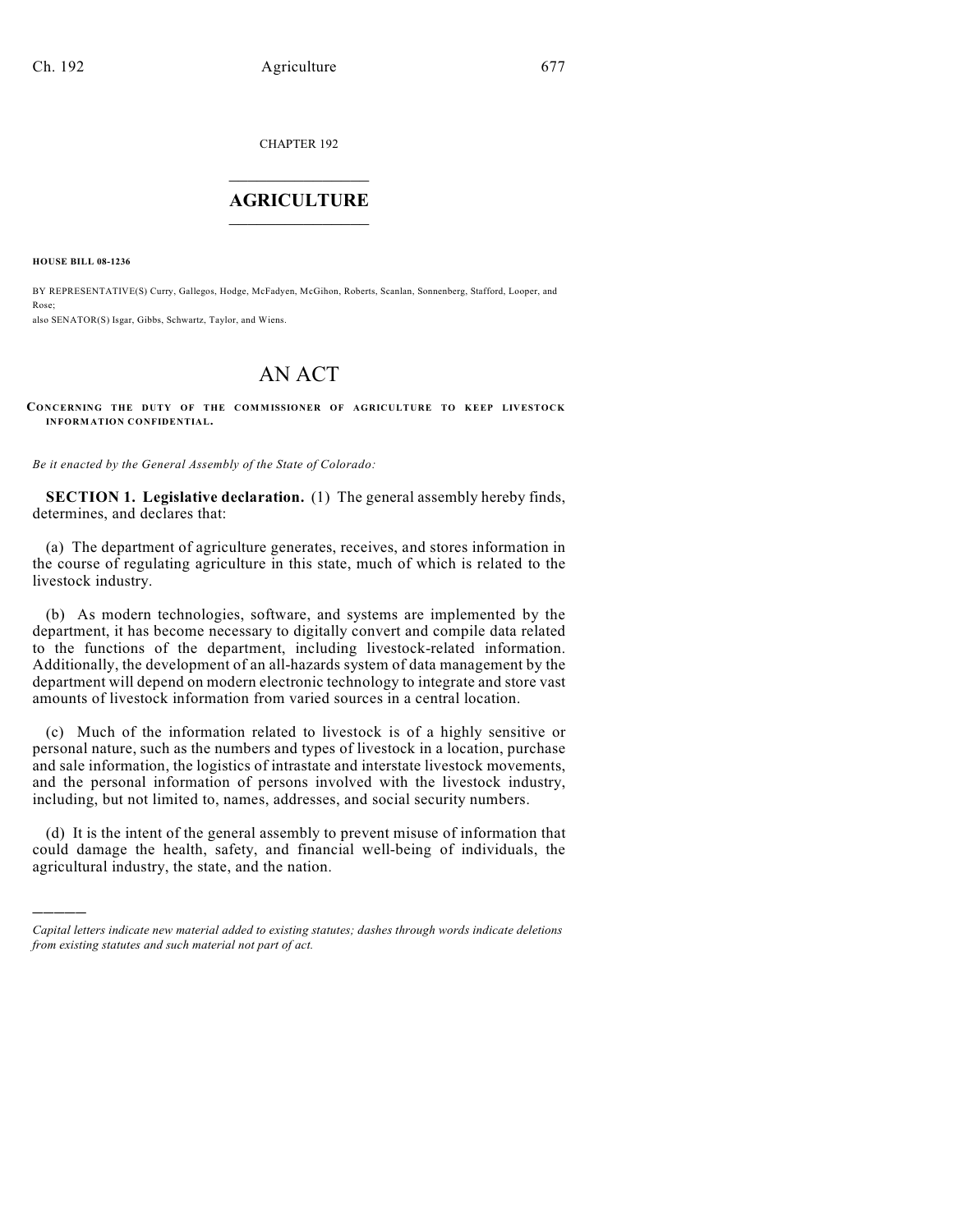678 Agriculture Ch. 192

(e) In order to protect sensitive livestock-related information, assure persons giving such information to the department that their records will be secure, and encourage persons to participate in programs that manage livestock data, it is the intent of article 57.9 of title 35, Colorado Revised Statutes, to bestow on the commissioner of agriculture the affirmative duty and authority to protect the confidentiality of livestock information to the greatest extent possible.

**SECTION 2.** Title 35, Colorado Revised Statutes, is amended BY THE ADDITION A NEW ARTICLE to read:

## **ARTICLE 57.9 Confidentiality of Livestock Information**

**35-57.9-101. Short title.** THIS ARTICLE SHALL BE KNOWN AND MAY BE CITED AS THE "LIVESTOCK INFORMATION SECURITY ACT".

**35-57.9-102. Definitions.** AS USED IN THIS ARTICLE, UNLESS THE CONTEXT OTHERWISE REQUIRES:

(1) "ALL-HAZARDS SECURITY SYSTEM" MEANS A COMPREHENSIVE DATA MANAGEMENT SYSTEM ADMINISTERED BY THE DEPARTMENT IN ORDER TO PREVENT, DETECT, RESPOND TO, MITIGATE, AND MANAGE THE RECOVERY OF ANY LIVESTOCK HEALTH AND SAFETY ISSUES INCLUDING, BUT NOT LIMITED TO, OUTBREAKS OF DISEASE AND INJURY SUSTAINED AS A RESULT OF NATURAL DISASTERS. THE SYSTEM MAY COMPILE AND USE DATA FROM SOURCES INCLUDING, BUT NOT LIMITED TO, THE UNITED STATES DEPARTMENT OF AGRICULTURE, GEOGRAPHIC INFORMATION SYSTEMS AND SPATIAL MODELING, THE UNITED STATES DEPARTMENT OF HOMELAND SECURITY, THE STATE BOARD OF STOCK INSPECTION COMMISSIONERS, THE STATE VETERINARIAN, THE LIVESTOCK INDUSTRY, AND LABORATORY TESTS PERFORMED BY THE DEPARTMENT OR EXTERNAL ENTITIES.

(2) "COMMISSIONER" MEANS THE COMMISSIONER OF AGRICULTURE.

(3) "DEPARTMENT" MEANS THE DEPARTMENT OF AGRICULTURE.

(4) "LIVESTOCK" MEANS CATTLE, SHEEP, GOATS, BISON, SWINE, MULES, POULTRY, HORSES, DONKEYS, ALTERNATIVE LIVESTOCK AS DEFINED IN SECTION 35-41.5-102, AND ALL OTHER BOVINE, CAMELID, CAPRINE, EQUINE, OVINE, AVIAN, AND PORCINE ANIMALS RAISED OR KEPT FOR PROFIT.

(5) "PERSON IN INTEREST" HAS THE MEANING SET FORTH IN SECTION 24-72-202, C.R.S.

**35-57.9-103. Authority of commissioner to deny access to information redaction - exceptions.** (1) THE COMMISSIONER MAY DENY ACCESS TO PERSONAL INFORMATION ABOUT PERSONS INVOLVED WITH THE LIVESTOCK INDUSTRY IF THE COMMISSIONER REASONABLY BELIEVES DISSEMINATION OF SUCH INFORMATION WILL CAUSE HARM TO SUCH PERSONS.

(2) ON THE GROUNDS THAT DISCLOSURE WOULD BE CONTRARY TO THE PUBLIC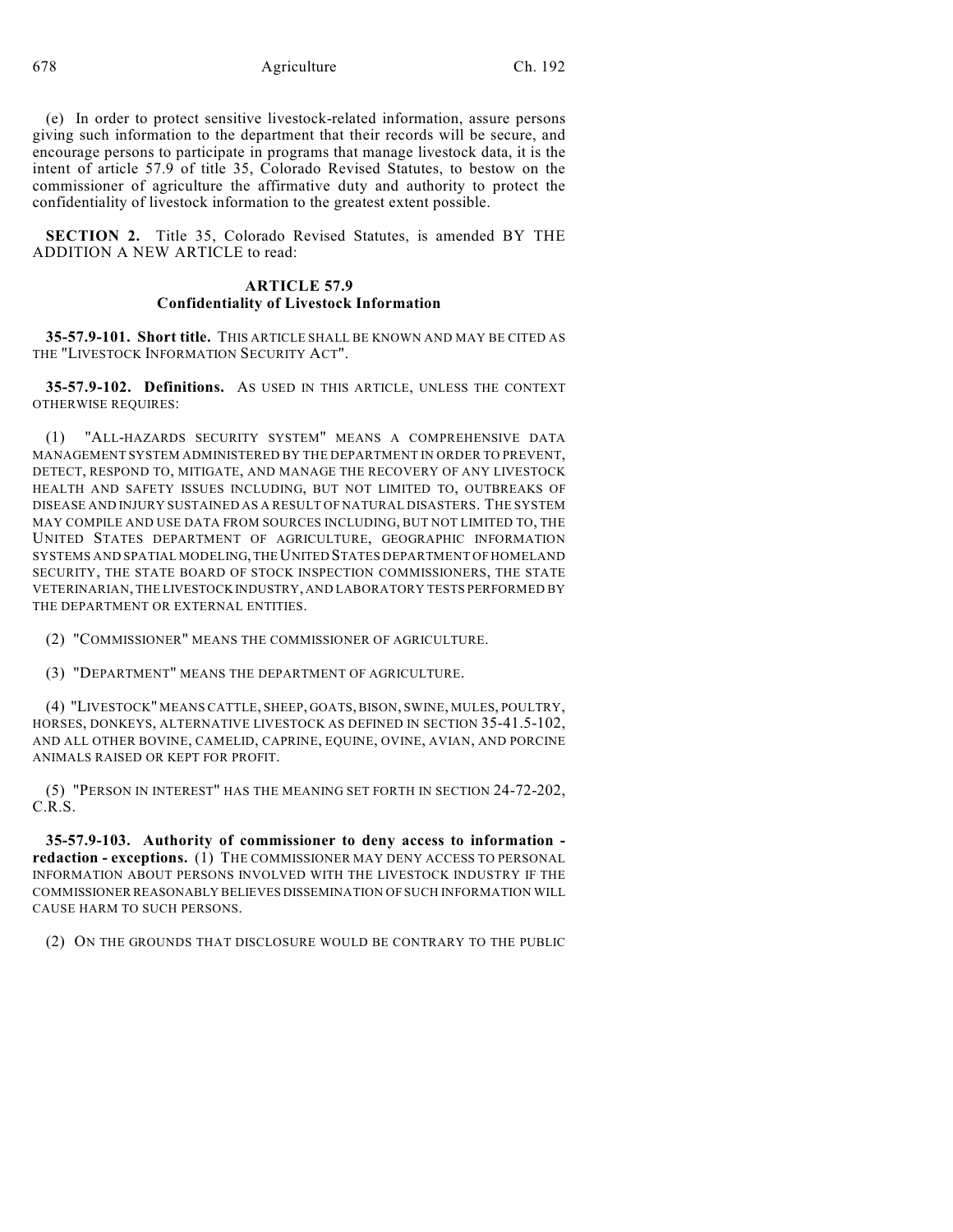## Ch. 192 Agriculture 679

INTEREST, THE COMMISSIONER MAY DENY ACCESS TO THE FOLLOWING:

(a) SPECIFIC OPERATIONAL DETAILS OF LIVESTOCK OPERATIONS THAT CONSTITUTE CONFIDENTIAL COMMERCIAL DATA PURSUANT TO SECTION 24-72-204,C.R.S. SUCH OPERATIONAL DETAILS INCLUDE OWNERSHIP, NUMBERS, LOCATIONS, AND MOVEMENTS OF LIVESTOCK; FINANCIAL INFORMATION; THE PURCHASE AND SALE OF LIVESTOCK; ACCOUNT NUMBERS OR UNIQUE IDENTIFIERS ISSUED BY GOVERNMENT OR PRIVATE ENTITIES; OPERATIONAL PROTOCOLS; AND PARTICIPATION IN AN ALL-HAZARDS SECURITY SYSTEM.

(b) INFORMATION RELATED TO LIVESTOCK DISEASE OR INJURY:

(I) THAT WOULD IDENTIFY A PERSON OR LOCATION; OR

(II) THAT CONTAINS CONFIDENTIAL DATA PURSUANT TO THE VETERINARY-PATIENT-CLIENT PRIVILEGE DESCRIBED IN SECTION 24-72-204 (3) (a) (XIV), C.R.S.;

(c) RECORDS OF ONGOING INVESTIGATIONS THAT PERTAIN TO LIVESTOCK; HOWEVER, SUCH RECORDS SHALL NOT BE WITHHELD IF THE INVESTIGATION HAS CONCLUDED AND THE PERSON BEING INVESTIGATED IS FOUND BY THE COMMISSIONER TO HAVE VIOLATED ANY PROVISION OF THIS TITLE THAT PERTAINS TO LIVESTOCK.

(3) IF THE COMMISSIONER DENIES ACCESS TO INFORMATION PURSUANT TO PARAGRAPH (a) OR (b) OF SUBSECTION (2) OF THIS SECTION, THE COMMISSIONER SHALL REDACT THE CONFIDENTIAL INFORMATION AND MAKE THE REMAINING PORTIONS OF SUCH RECORD AVAILABLE FOR DISCLOSURE. IF THE COMMISSIONER IS UNABLE TO REDACT THE RECORD WITHIN THE TIME LIMITS ESTABLISHED IN SECTION 24-72-203 (3)C.R.S., SUCH TIME LIMITS SHALL BE WAIVED AND THE COMMISSIONER SHALL REDACT THE INFORMATION AND PROVIDE THE REDACTED RECORD AS SOON AS IS PRACTICABLE.

(4) NOTHING IN THIS ARTICLE SHALL BE CONSTRUED TO AUTHORIZE THE COMMISSIONER TO OBTAIN INFORMATION NOT OTHERWISE PERMITTED BY LAW.

(5) NOTHING IN THIS ARTICLE SHALL:

(a) PRECLUDE A PERSON IN INTEREST FROM ACCESSING HIS OR HER OWN INFORMATION;

(b) PREVENT THE COMMISSIONER FROM RELEASING BIOLOGICAL LIVESTOCK SAMPLES TO AUTHORIZED EXTERNAL ENTITIES FOR SCIENTIFIC TESTING, SO LONG AS THE TESTING ENTITY AGREES TO MAINTAIN THE CONFIDENTIALITY OF THE INFORMATION IT RECEIVES;

(c) PREVENT THE COMMISSIONER FROM DISCLOSING INFORMATION THAT IS OTHERWISE PERMITTED OR REQUIRED TO BE DISCLOSED; OR

(d) APPLY WHEN THE COMMISSIONER DETERMINES THAT DISCLOSURE OF LIVESTOCK INFORMATION IS NECESSARY TO PREVENT OR ADDRESS AN IMMEDIATE THREAT TO THE HEALTH AND SAFETY OF A PERSON OR ANIMAL.